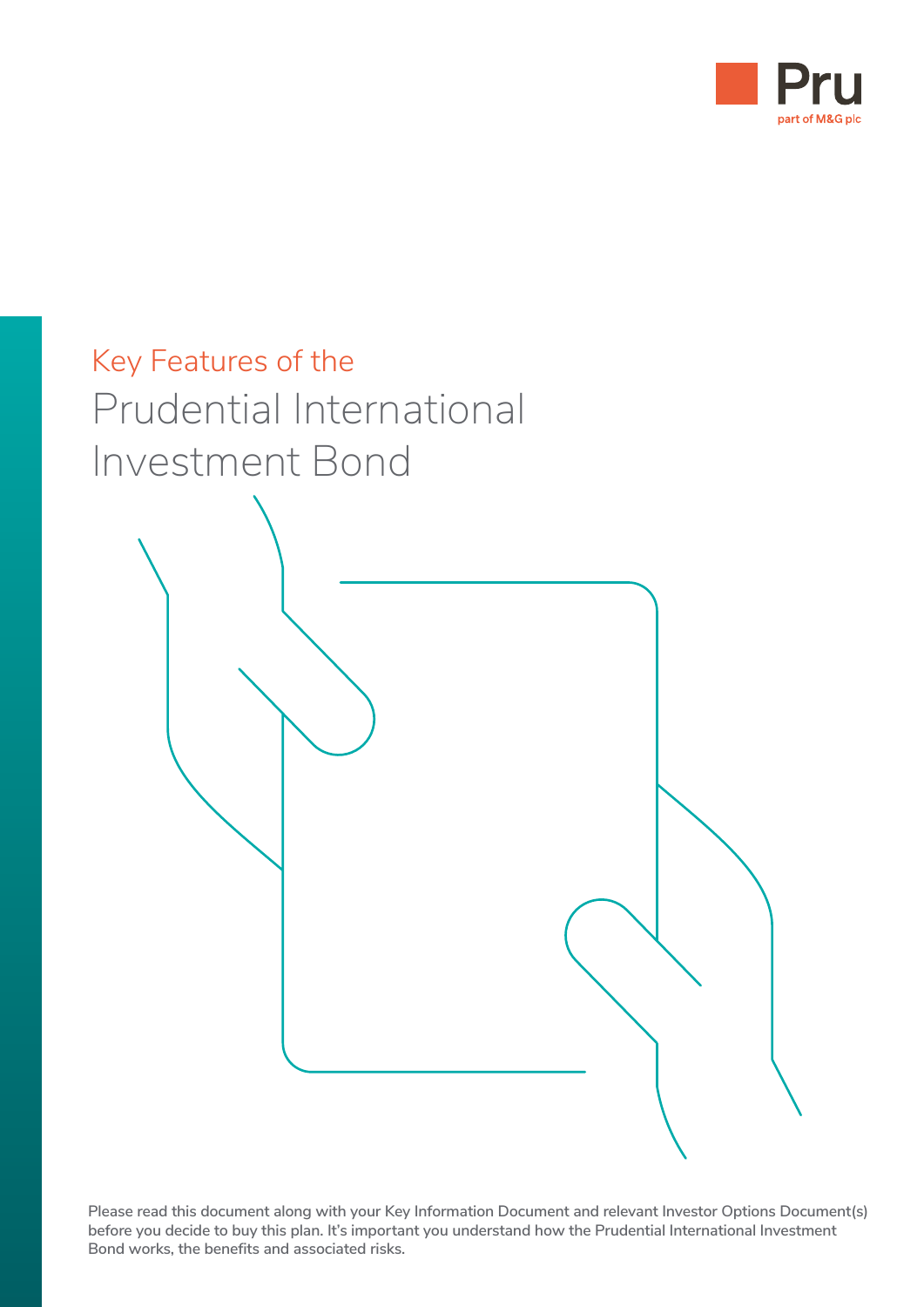# Contents

| About the Prudential International                               |                |
|------------------------------------------------------------------|----------------|
| Investment Bond                                                  |                |
| Its aims                                                         | 3              |
| Your commitment                                                  | 3              |
| <b>Risks</b>                                                     | 3              |
| Other documents you should read                                  | $\overline{4}$ |
| <b>Questions &amp; Answers</b>                                   |                |
| Is the Prudential International Investment Bond<br>right for me? | 5              |
| How flexible is it?                                              | 5              |
| How much can I pay into my plan?                                 | 5              |
| Where are my payments invested?                                  | 5              |
| Can I change my investments?                                     | 8              |
|                                                                  |                |

| What are the charges and costs?                                                             | 8               |
|---------------------------------------------------------------------------------------------|-----------------|
| What might/will I get back?                                                                 | 10              |
| How do I take money out of my bond?                                                         | 11              |
| What about tax?                                                                             | 12 <sup>°</sup> |
| How will I know how my Bond is doing?                                                       | 13              |
| What happens to the Prudential International<br>Investment Bond if the person covered dies? | 13              |
| What if the Prudential International Investment<br>Bond isn't right for me?                 | 13              |
| Other information                                                                           | 14              |
| Get in touch                                                                                |                 |
|                                                                                             |                 |

We would like everyone to find it easy to deal with us. Please let us know if you need information about our plans and services in a different format.

All our literature is available in audio, large print or braille versions. If you would like one of these please contact us using the details on the last page.

It's important for you to decide whether this product is right for you and what funds to choose.

Before you invest you should read our Key Information Document and relevant Investment Option Document(s). These include important information which may help you make up your mind.

You should receive them with your application form. Please keep these documents safe for future reference or go to our website at **[prudential-international.com/pro-docs/PIIB](http://www.prudential-international.com/pro-docs/PIIB)** for the most up to date version.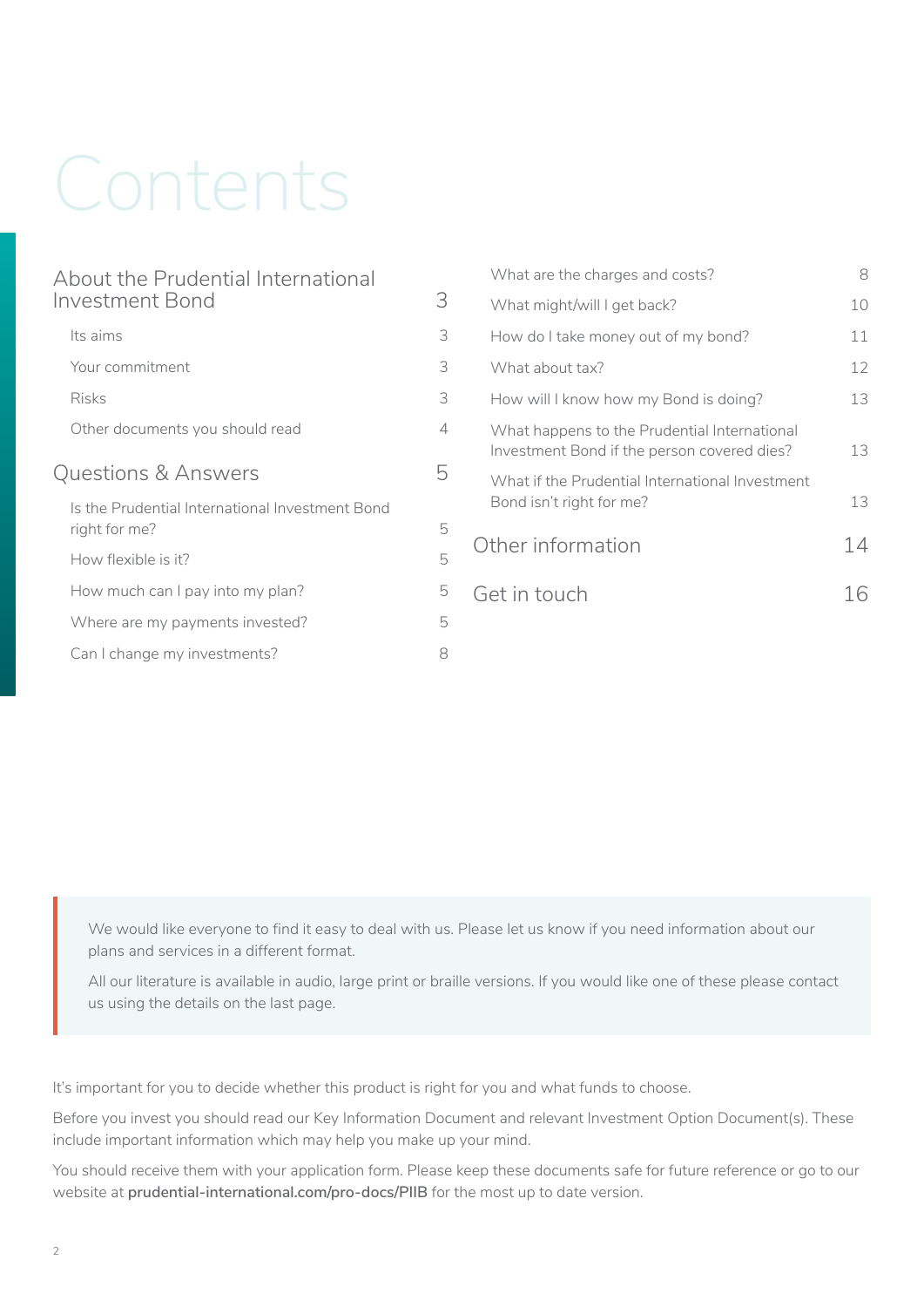# <span id="page-2-0"></span>About the Prudential International Investment Bond

The Prudential International Investment Bond is an investment bond which enables you to invest in a range of investments with the potential for growth. It allows you to take tax-efficient withdrawals, while providing an element of life cover.

#### **The PruFund Protected Funds are currently unavailable to new investments.**

If you still have questions about the plan after reading this booklet, please look at the 'Get in touch' section for our contact details. If you have a financial adviser, please speak to them in the first instance.

#### Its aims

#### **What this plan is designed to do**

- To grow the value of your investment over the medium to long term, so five to ten years or more.
- To allow you to take tax-efficient withdrawals.
- Give access to a wide range of investments to match your investment objectives and attitude to risk.
- Provide a small amount of death benefit.
- To help reduce your Inheritance Tax liability if you choose to place your Prudential International Investment Bond in trust.

## Your commitment

#### **What we ask you to do**

- To make an initial investment of at least £20,000, €25,000 or USD\$35,000, or any additional investments to your plan of at least £15,000, €20,000 or USD\$25,000. These limits are after any Set-Up Adviser Charges.
- To allow your plan to potentially grow for at least five to ten years or more.
- Together with your financial adviser, choose investments to suit your needs and attitude to risk, and keep them under regular review to make sure they are still right for you.

#### Risks

#### **What you need to be aware of**

- The value of your investment can go down as well as up so you might not get back the amount you put in.
- If you take more money from the plan than the amount your investment has grown by, the value of your investment will be less than you've put in.
- The level of risk and return is different depending on the funds you choose. Please refer to your **Fund Guide for the Prudential International Investment Bond and International Prudence Bond** for more information.
- There may be a delay in buying, selling or switching to or from certain funds.This means that you may face a delay in gaining access to your money. Please read "Where are my payments invested?" for more information about this.
- If the value of the bond assets falls below a minimum level we reserve the right to cancel the bond and pay you the value of the remaining investments less any charges. For additional information please read **'Contract Conditions'**  and **'Statement of Charges'**.
- Fluctuations in exchange rates could affect the value of your investment or withdrawals.
- For the PruFund range of funds, PAC may decide to reset the unit price of a PruFund Fund to the unsmoothed price on a particular day, to protect the With-Profits Fund. There may also be occasions where PAC have to suspend the smoothing process for one or more PruFund Funds for a period of consecutive days, to protect the With-Profits Fund. Please read **"Your guide to investing in the PruFund Range of Funds"** for more details on this.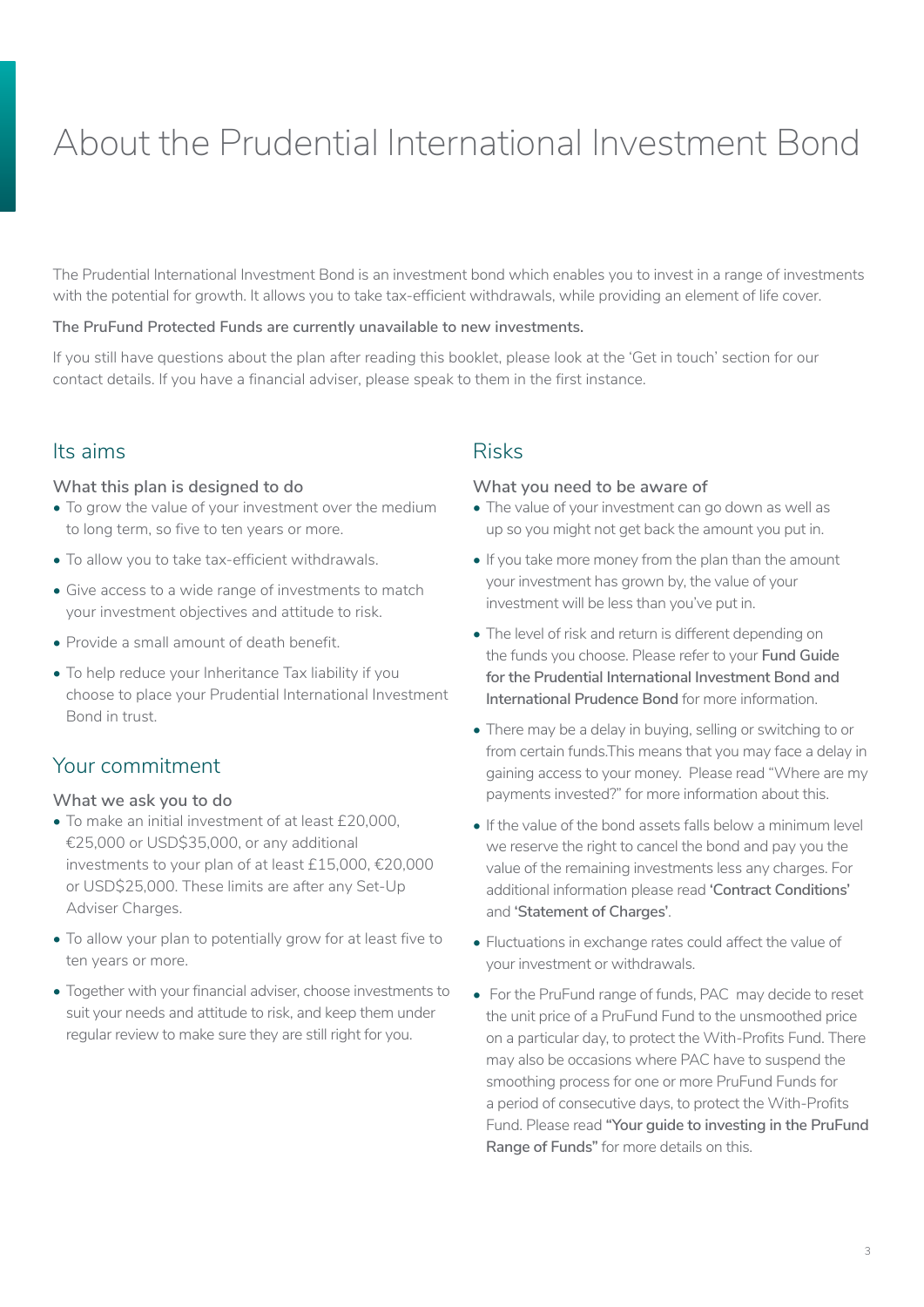# <span id="page-3-0"></span>Other documents you should read

It is important that you read your Key Information Document and relevant Investment Option Document(s). If you want more information, please read the following documents. We have highlighted when they are relevant throughout this document.

They are all available from your Financial Adviser or direct from us. Our contact details are on the last page.

- **Contract Conditions** These are the terms and conditions of the bond.
- **Statement of Charges** This shows the current charges and limits that apply to the bond.
- **Fund Guide for the Prudential International Investment Bond and International Prudence Bond** This explains your investment choices
- **Your With-Profits Bond a guide to how we manage the Fund**  This provides information on how our With-Profits Fund works, and our current approach to managing it.
- **Your Guide to Investing in the PruFund Range of Funds** This outlines the basic features of the PruFund Range of Funds.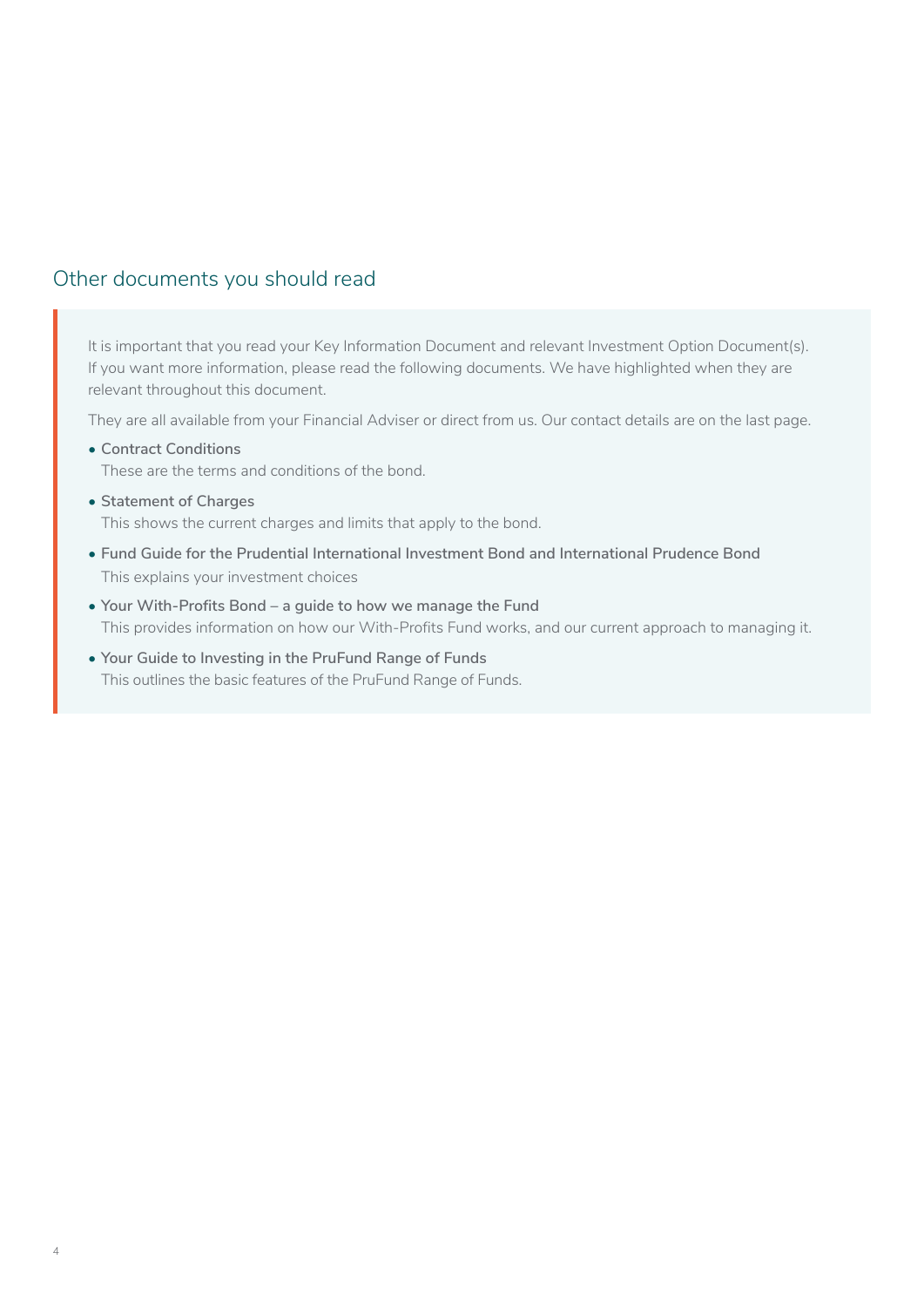# <span id="page-4-0"></span>Questions & Answers

# Is the Prudential International Investment Bond right for me?

You can take out this bond if you're aged 18 or over and a UK resident. You can take the bond out on your own or jointly with another person. You can be the life assured or you can choose to assure the life of someone else, up to 10 individuals.

The minimum age for any life assured is three months and the maximum age at outset is 90 years (next birthday).

You shouldn't invest if you feel you don't understand the risks associated with investing. Remember that the level of risk you take depends on the options you choose from where you invest your money.

## How flexible is it?

You can choose where to invest your money from a specified range of funds. You can change your investments at any time but there are some restrictions and for more information, please read "Can I change my investments?".

This plan allows regular and partial withdrawals but there are limits on how much you can take out and how much should remain after a withdrawal. Please refer to "How do I take money out of my plan?" for more information.

You can place your Prudential International Investment Bond in trust - your Financial Adviser can help with this.

## How much can I pay into my plan?

You'll need to initially invest £20,000, €25,000 or US \$35,000 after adviser set-up charges are taken.

Any additional investments must be at least £15,000, €20,000 or US \$25,000 after any Set-Up Adviser Charges where relevant.

There are limits on how much you can invest across the PAC With-Profits Range of Funds and the PruFund Range of Funds. The maximum you can invest across these funds (in one or more bonds) is £1,000,000, €1,500,000 or US \$1,500,000.

If you own the bond jointly with someone else, you will each be treated as having invested the full amount. So if you jointly invest £1,000,000 into these funds, it will count as the maximum for both of you. This limit includes any top-up investments into these funds.

There is no limit on what you can invest into other Unit Linked funds but if you want to invest more than £1,000,000 into this bond your Financial Adviser will need to contact us.

## Where are my payments invested?

Different funds invest in different types of assets for example, some only invest in property, others invest directly in the stock market and others invest in a wide range of assets. Each fund has its own level of risk and potential for growth. Usually, funds with more potential for growth carry more risk. Remember, the performance of the funds isn't guaranteed. The value of your investment can go down as well as up so you may get back less than you put in.

You, your Financial Adviser and your Discretionary Fund Manager can choose which funds you would like to invest your money in, from a wide range that we offer. You can invest in more than one fund at a time, up to a maximum of 10 and we use your money to buy units in those funds.

There may be a delay in buying, selling and switching to or from certain funds. These delays will only apply in certain circumstances and if this applies to you, we'll let you know. For more information, please read the **Fund Guide for the Prudential International Investment Bond and International Prudence Bond.** 

There are three types of fund available:

- the Prudential Assurance Company (PAC) With-Profits Range of Funds.
- the PruFund Range of Funds you can find specific information on these in **Your guide to investing in the PruFund Range of Funds**; and
- other Unit-Linked funds you can find specific information on these the **Fund Guide for the Prudential International Investment Bond and International Prudence Bond.**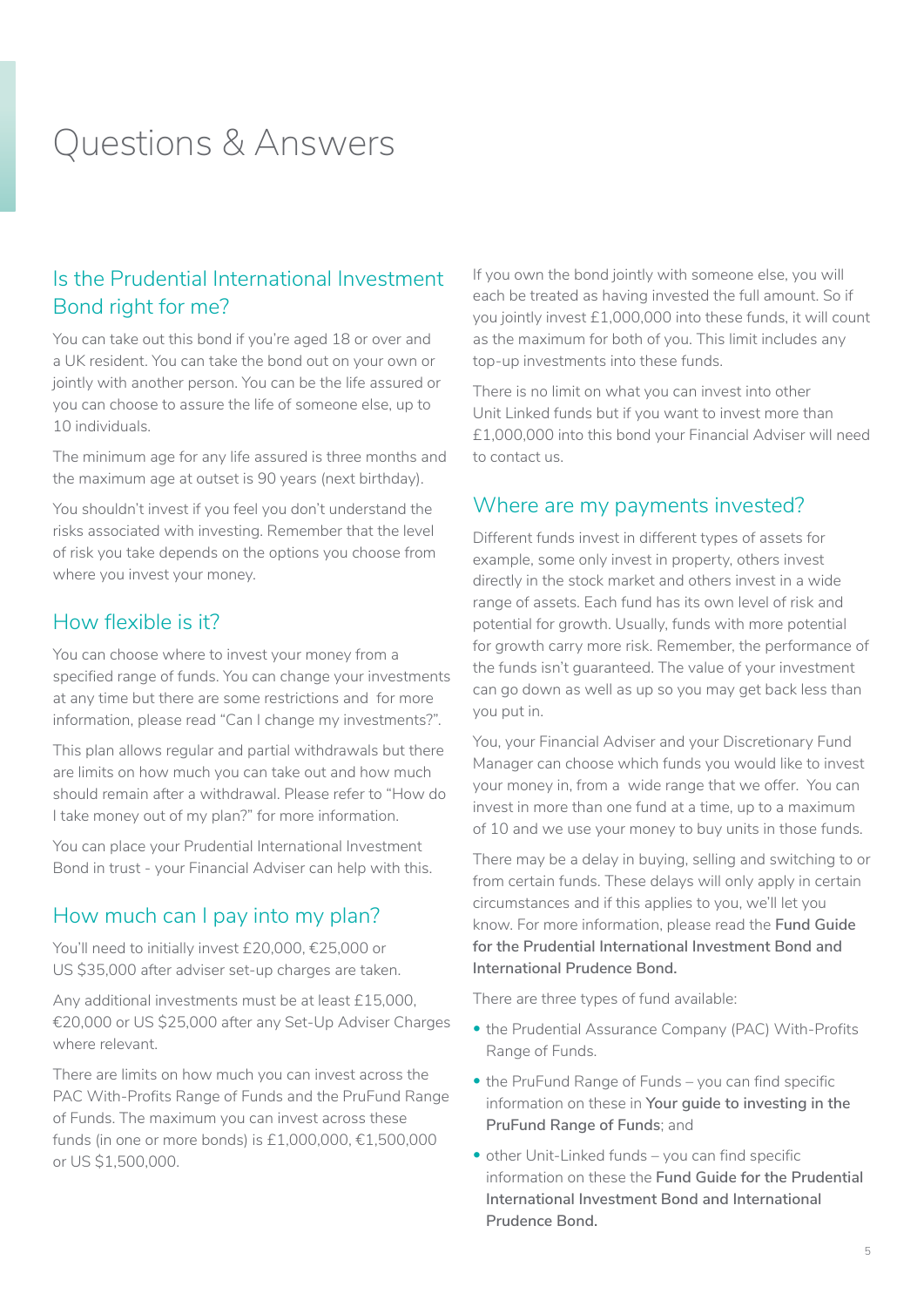#### **Important information**

Access to the Prudential PAC Sterling. PAC Euro and PAC US Dollar With-Profits Funds is no longer available to new customers investing in Prudential International Investment Bond (PIIB) on or after 11 September 2017.

However, if you were a customer before 11 September 2017, you will still be able to top up or switch into the Prudential With-Profits PAC Sterling, PAC Euro and PAC US Dollar Funds. It is important to note we are not closing the Prudential With-Profits Fund. The underlying fund and ongoing management of the fund will remain the same and access will continue to be available to the With-Profits Fund through the PruFund range of funds.

If you are in any doubt about this product please speak to your Financial Adviser. Reference to With-Profits within this document is only applicable to policyholders before 11 September 2017.

Each of the investment choices available for the Prudential International Investment Bond has its own specific risks that will affect the value of your bond. Some also have features which mean there are restrictions on taking money out or moving money between investments. You should discuss these with your Financial Adviser and also read the **Fund Guide for the Prudential International Investment Bond and International Prudence Bond.**

#### **Unit-linked funds**

Payments into unit-linked funds will buy units in the chosen funds. The price of each unit depends on the value of the investment in the fund and also whether more money is going into or out of the fund. We work out the value of your plan based on the total number of units you have in each fund. So, if the unit prices rise or fall, so will your plan value. Money in the various funds is invested in a wide range of shares, corporate bonds, government stocks and commercial property in the UK and abroad.

#### **How unit-linked funds invest**

Some of the Prudential International funds listed in the **Fund Guide for the Prudential International Investment Bond and International Prudence Bond** may invest in

'underlying' funds or other investment vehicles. Have a look at a fund's objective and that will tell you where it invests – including if that's in an underlying fund or funds.

If the Prudential International fund is investing in just one underlying fund then it's what's known as a 'mirror' fund, as the performance of the Prudential International fund broadly aims to reflect the performance of the underlying fund it invests in. The performance of our Prudential International fund, compared to what it's invested in won't be exactly the same. The differences between the underlying fund and our fund can be due to:

- additional charges,
- cash management (needed to help people to enter and leave our fund when they want),
- tax,
- timing of investments (this is known as a fund's dealing cycle, it varies between managers and can be several days).

#### **Information relating to sustainability risks and how they could impact returns**

We make a range of funds available through this product. In determining this range, no specific criteria relating to sustainability risks are taken into account. However, the funds themselves may be constructed and managed taking into account sustainability risks. The following types of sustainability risks are likely to impact on fund returns:

**Environmental risk examples include;** climate change, increasing water scarcity and waste management challenges.

**Social risk examples include;** product safety, supply chain management and labour standards, health and safety and human rights, employee welfare, data and privacy concerns and increasing technological regulation.

**Governance risk examples include;** board structures and effectiveness, management incentives and management quality.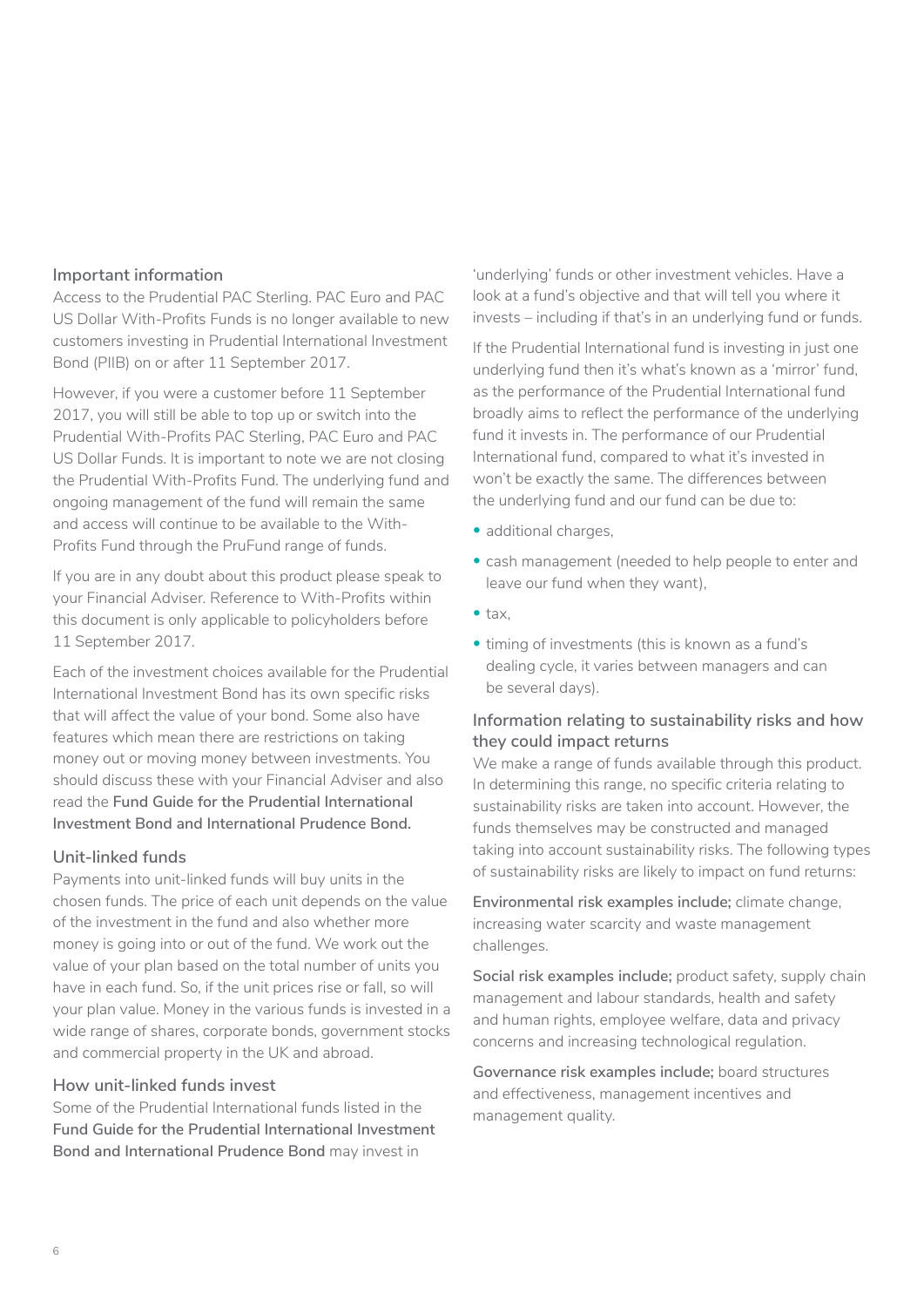These could, for example, impact on asset types in the following ways:

| Asset type               | Potential impact of<br>sustainability risks.                                                                                                                                                                                         |
|--------------------------|--------------------------------------------------------------------------------------------------------------------------------------------------------------------------------------------------------------------------------------|
| Equities and<br>property | Some markets and sectors will have<br>a greater exposure to sustainability<br>risks. For example, climate change<br>can damage property which the<br>fund owns, thereby impacting<br>the cash flow and capital value of<br>the fund. |
|                          | Sustainability risks may also impact<br>the market prospects in which a<br>fund operates, thereby affecting the<br>market valuation of the fund.                                                                                     |
| <b>Fixed Interest</b>    | Sustainability risks can affect the<br>borrowers' cash flows and therefore<br>the ability for people to meet their<br>debt obligations.                                                                                              |

Details on each fund's strategy, asset objectives and asset mix is provided in fund documentation made available by the fund's manager, including how they take into account sustainability risk where applicable.

At this time, due to a lack of available data related to the underlying investments, it cannot be confirmed whether this product takes into account the EU Sustainable Finance Taxonomy criteria for environmentally sustainable economic activities.

#### **PAC With-Profits Range of Funds**

We work out the value of With-Profits investments differently. A With-Profits investment is one that aims to smooth some of the short term highs and lows of the fund over the period of time that you hold the plan. So, in theory you should see a steadier return year on year, rather than watching the value of your Plan fully reflect the rise and fall in investment markets. This is not guaranteed and you must consider that the value of your investment can go down as well as up so you might get back less than you put in. Your payments are pooled with those of other Prudential With-Profits investors to form a fund. We invest this fund in a wide range of investments including company shares, property, Government bonds, company bonds and cash deposits.

We allocate your share of the profits of the fund by adding bonuses. There are currently two types of bonus:

- regular, which we add throughout each year. We can change the rate of regular bonus at anytime without telling you beforehand, although once added these bonuses are guaranteed on death,
- final, which we may pay when you take money out of the With-Profits Fund, although this may vary and is not guaranteed. The final bonus can be reduced or removed at any time, without warning.

You can get further information about this from **Your With-Profits Bond – a guide to how we manage the Fund.**

#### **What's a Market Value Reduction?**

If you take money out of the PAC With-Profits Range of Funds, we may reduce the value of your investment if the value of the underlying assets is less than the value of your plan including all bonuses. This reduction is known as a Market Value Reduction (MVR). It is designed to protect investors who are not taking their money out and its application means that you get a return based on the earnings of the With-Profits Funds over the period your payments have been invested. We apply any MVR to your plan's value including regular and final bonuses. Please read **Your With-Profits Bond – a guide to how we manage the Fund** for more information on bonuses. An MVR will reduce the value of your plan and if investment returns have been low, you may even get back less than you have invested in your plan.

We guarantee not to apply an MVR on any payments being made for the death benefit.

#### **Our current practice on applying a Market Value Reduction.**

We may apply a Market Value Reduction to any full or withdrawals or switches out of the PAC With-Profits Range of Funds. There might also be other situations where an MVR might apply.

We reserve the right to change our current practice on Market Value Reductions at any time, without prior notice, and this would apply to existing plans and any new plans or additional investments. Examples of reasons for a change would include significant changes in the investment market or because the number of people moving out of the fund increases substantially.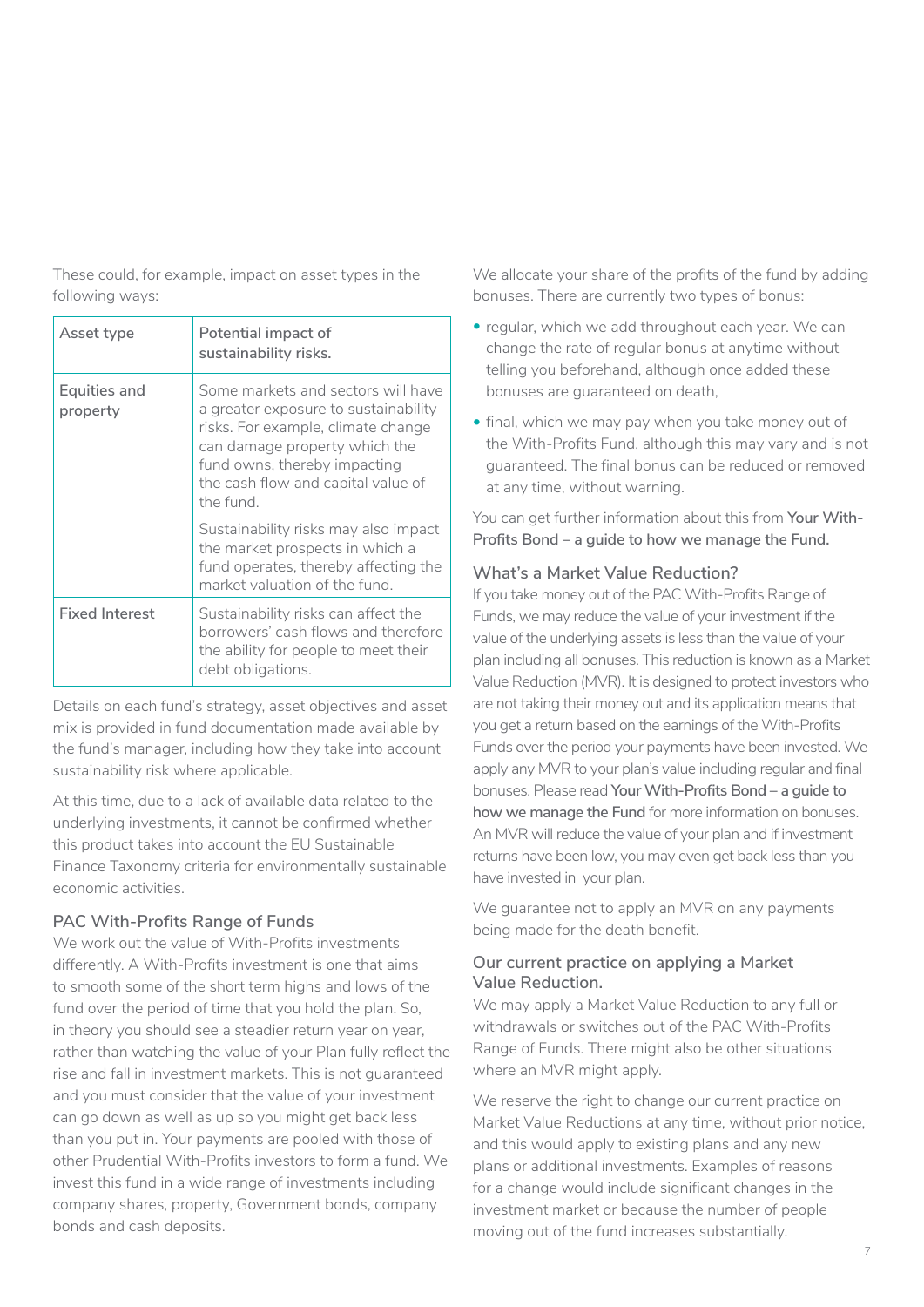#### <span id="page-7-0"></span>**The PruFund Range of Funds**

The PruFund funds have an established smoothing process which uses Expected Growth Rates and where required, Unit Price Adjustments, to deliver a smoothed investment journey. It aims to provide you with some protection from the extreme short-term ups and downs of direct investment. However, the value of your investment can go down as well as up so you might get back less than you put in.

For the PruFund Range of Funds, PAC may decide to reset the unit price of a PruFund Fund to the unsmoothed price on a particular day, to protect the With-Profits Fund. There may also be occasions where PAC have to suspend the smoothing process for one or more PruFund Funds for a period of consecutive days, to protect the With-Profits Fund.

For more information about how the PruFund Funds work, please read **Your Guide to Investing in the PruFund Range of Funds.**

# Can I change my investments?

Yes you can switch your money between funds at any time but you can't invest in more than ten different funds at any one time.

The minimum amount you can switch is £500, €750 or US \$750. If you're not switching the full value of your investment from a particular fund, you need to leave at least £500, €750 or US \$750 in that fund.

You can switch up to 20 times in any 12-month period without charge. After that, we will charge you. For more details on this charge, please read the **Statement of Charges.**

#### **PAC With-Profits Range of Funds**

We may apply a Market Value Reduction if you switch money out of our With-Profits Fund. For more information please read the section "Where are my payments invested?".

#### **PruFund Funds**

Any units we cancel as a result of switches or withdrawals from the PruFund Range of Funds may be subject to a delay of up to 28 days. For more information on this please read the **Contract Conditions**.

# What are the charges and costs?

We charge you for looking after your plan. These charges are already taken into account when we work out its value.

Your personal illustration shows how the charges and costs will affect your bond based on the amount you invest and example growth rates. It will also show any Adviser Charges you have asked us to pay on your behalf.

The charges and costs described below could change in the future. If this happens, we will let you know.

#### **Annual Management Charge**

For With-Profits and PruFund Range of Funds, charges are deducted monthly in arrears by cancelling units from your chosen fund. For all other unit-linked funds, we deduct an Annual Management Charge from the funds and this charge is calculated and taken daily from your plan by adjusting the unit price.

The amount of charge we deduct depends on the funds you choose to invest in and the amount of your original investment. For more information, please read the **Fund Guide for the Prudential International Investment Bond and International Prudence Bond**.

#### **Further costs**

In addition to our charges, there may be further costs incurred, which can vary over time. Where these are applicable, they are paid for by the relevant fund and will impact on its overall performance.

For more information on these further costs, please read the **Fund Guide for the Prudential International Investment Bond and International Prudence Bond.** 

#### **Switch charge**

You can switch money between funds without charge up to 20 times in any 12-month period. After that, we will charge you. For more details on this charge, please read the **Statement of Charges**.

#### **With-Profits charge for guarantees**

There is a charge to pay for the guarantees the With-Profits Fund supports and we take this charge by adjusting regular and final bonuses each year.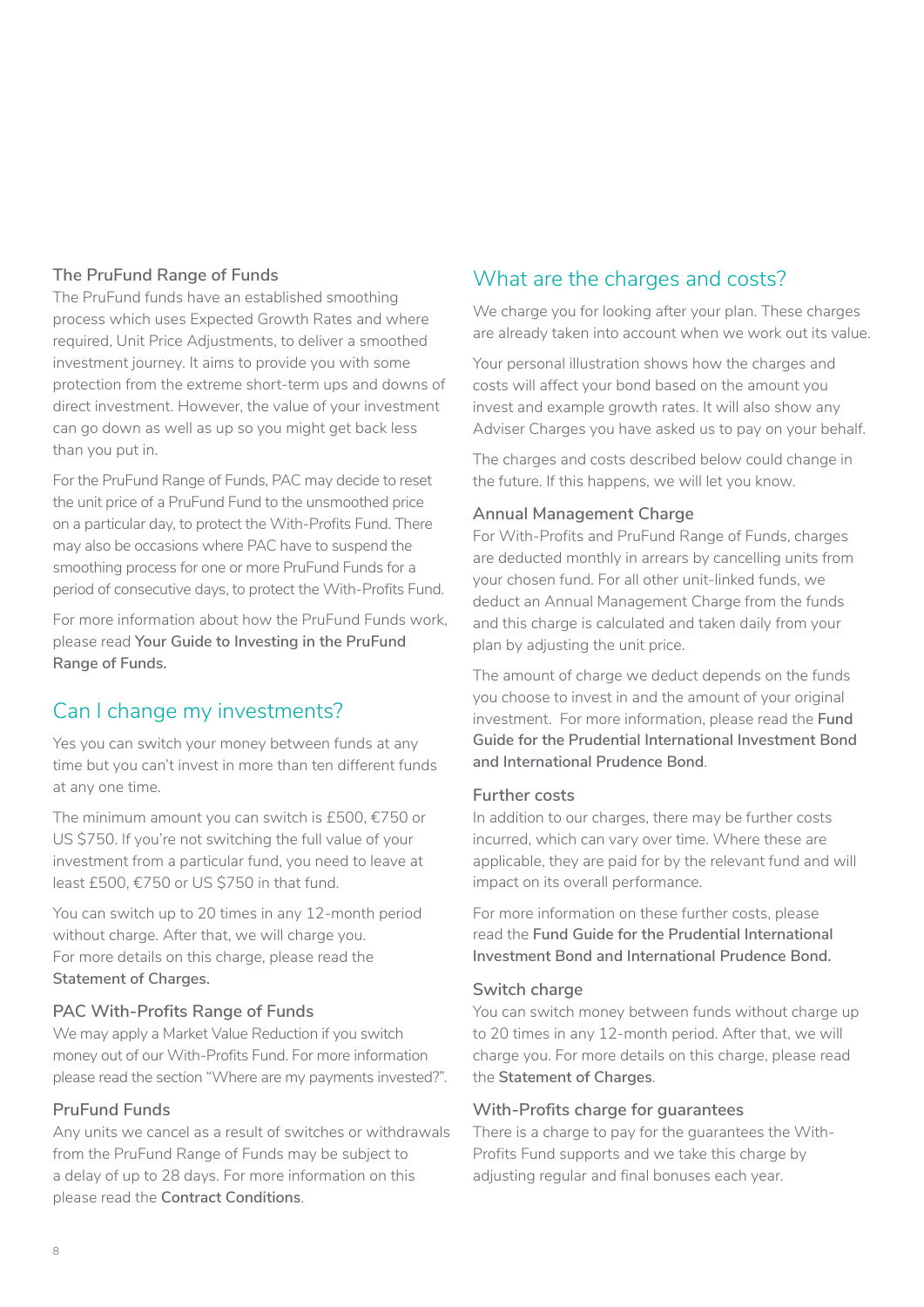We guarantee not to apply a Market Value Reduction (MVR) when payments are made because of death. Our current MVR practice, which is not guaranteed, may include additional circumstances when an MVR is not applied.

The total deduction for guarantee charges over the lifetime of your bond is not currently more than 2% of any payment made from the fund. You won't see this charge on your annual statement because we take it by making a small adjustment to regular and final bonuses.

Charges may vary if, for example, the long term mix or type of assets held within the With-Profits Fund is changed.

#### **PruFund Protected Funds - Guarantee Charge**

The PruFund Protected Funds have an additional annual charge for the guarantee. We take this charge monthly in arrears by cancelling units.

#### **Adviser charging**

You agree the fees with your adviser for any advice you receive, and you can pay them directly or ask us to pay the charges from your plan. There are limits to the amount of adviser charges we will allow you to deduct and your adviser can tell you more about this.

#### **Set-Up Adviser Charges (taken from your initial payment or any additional payment)**

This can be a percentage of your total payment or a fixed monetary amount. We will deduct the charge from the money you send us, before we invest the balance into your bond. For example, if you send us £100,000 and ask us to pay a Set-up Adviser Charge of 3%, we will pay £3,000 to your Financial Adviser and invest £97,000 in your bond.

As the Set-up Adviser Charge is deducted from your payment before investment into your bond it will not be included in the 5% tax-deferral allowance that applies to withdrawals from the bond. This is because the allowance is based on the amount invested into your bond after any Set-up Adviser Charge has been paid – not the total payment that you send to us.

#### **Ongoing Adviser Charge (taken from your Bond)**

This can be a monetary amount, a percentage of the amount invested into your bond or a percentage of the bond value (at the time the charge is taken). We will deduct the charge regularly from your bond at the frequency you request.

You can change the amount of an Ongoing Adviser Charge at any time, using the form PIIBF10006 or by giving us instructions in writing. You can also stop the charge at any time by giving us instructions in writing.

If you ask us to pay Ongoing Adviser Charges from your bond, these will be treated in the same way as regular withdrawals. In terms of Income Tax, they will count towards the annual 5% tax-deferred allowance for UK resident policyholders. This is the amount you can withdraw from your bond without having any immediate Income Tax liability.

We will take any Ongoing Adviser Charges from across all the funds you hold in proportion to value, with the exception of any PruFund Protected Fund and any With-Profits Funds, unless these are the only funds you are invested in or they are the only funds remaining with sufficient value. In that case, we will take your Ongoing Adviser Charges firstly from any With-Profits Fund holding and then from any PruFund Protected Fund you hold.

These rules may vary if you are making a further investment to an existing bond, you should refer to your **Contract Conditions** for details of how we will deduct Ongoing Adviser Charges.

**Ad Hoc Adviser Charge (taken from your Bond)**  You can ask us to pay one-off charges to your Financial Adviser on your behalf, by deducting the amount from your bond. This can be a monetary amount or a percentage of the bond value (at the time the charge is taken).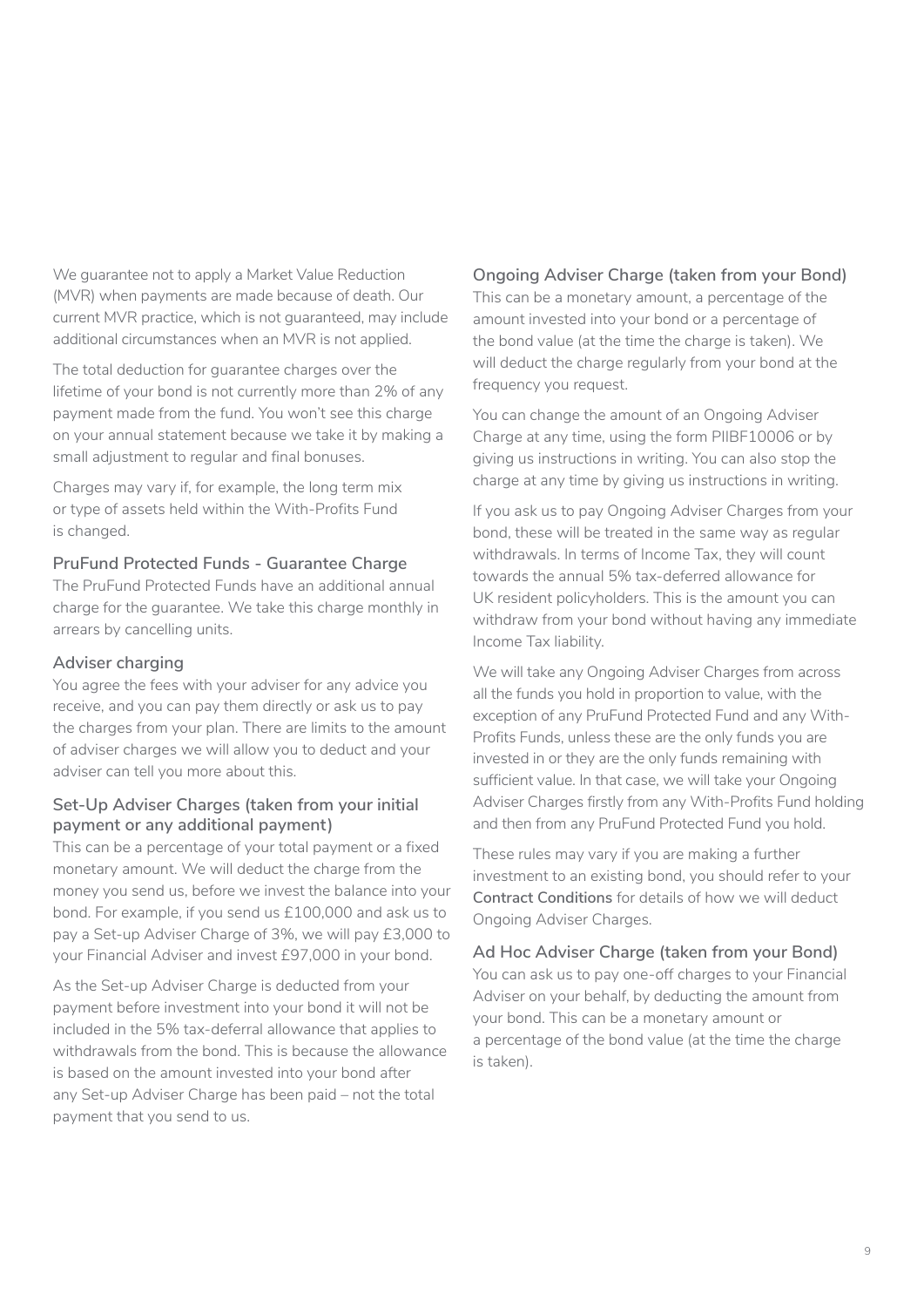<span id="page-9-0"></span>If you wish, you can specify the fund(s) you would like an Ad Hoc Adviser Charge to come from. If you don't specify any funds, we will take it from across all the funds you hold in proportion to value, with the exception of any PruFund Protected Fund and any With-Profits Fund, unless these are the only funds you are invested in or they are the only funds remaining with sufficient value. In that case, we will take the Ad Hoc Adviser Charge firstly from any With-Profits fund holding and then from any PruFund Protected Fund you hold.

If you specify the funds that an Ad Hoc Adviser Charge is to be taken from and the value of your selected fund(s) falls below the required amount, we will take the charge proportionately from the remaining funds in your bond, with the exception of any PruFund Protected Fund and any With-Profits Funds, unless these are the only funds remaining with sufficient value. In these circumstances we will take an Ad Hoc Adviser Charge firstly from the With-Profits fund if you hold that fund, and if there is insufficient value in your holding in that fund, then the charges will be taken from any PruFund Protected Fund holding.

These rules may vary if you are making a further investment to an existing bond and you should refer to your **Contract Conditions** for details of how we will deduct Ad Hoc Adviser Charges.

#### **Any Adviser Charges from your bond**

If any Adviser Charge is taken from a PruFund Protected Fund, the Guaranteed Minimum Fund will be reduced proportionately. Your personal illustration will give you more information on how this reduction works.

If any withdrawals, including Adviser Charges, are taken from the With-Profits Fund, an MVR may apply.

Ongoing Adviser Charges and Ad Hoc Adviser Charges will be taken equally from all the policies in the bond.

#### **Adviser charges and withdrawals**

If we are paying any Adviser Charges from your bond and you are also taking regular withdrawals or partial withdrawals by partially cashing in all the policies in your bond, these will be added together for the purposes of the tax deferred allowance. See the section "What about tax?" or speak to your Financial Adviser for more information.

# What might/will I get back?

There is a projection of how much you could get back in your personal illustration, based on example growth rates and the amount you choose to invest in the bond. What you actually get back will depend on:

- how much you've invested,
- which funds you've invested in,
- how long you've invested for,
- how your investments have performed,
- the bond charges that have been taken,
- any Adviser Charges you have asked us to pay from your bond,
- whether we've added any Annual Investment Reward.
- any withdrawals taken

#### **Annual Investment Reward**

Your personal illustration will show the amount of any Annual Investment Reward that applies. This is a reward for larger investments. The investment is the amount invested into the bond, after any Set-up Adviser Charge has been deducted from the payment you make to us. If you make further investments, each will be separately assessed for the Annual Investment Reward. Where it applies, it will be credited on each anniversary of the relevant investment(s). Your personal illustration will show the amount of any Annual Investment Reward that applies. It will continue to be credited on anniversaries until your bond ends.

#### **PAC With-Profits Range of Funds**

If you've invested in any of the PAC With-Profits Range of Funds, the value of your investment will depend on the bonuses we've added to it and whether any MVR applies. Please also refer to the section "How do I take money out of my bond?".

#### **The PruFund Range of Funds**

The PruFund Protected Funds include a guarantee which takes effect on a selected anniversary of your bond. This may affect the amount you get back. For more information, please read **Your guide to investing in the PruFund Range of Funds.**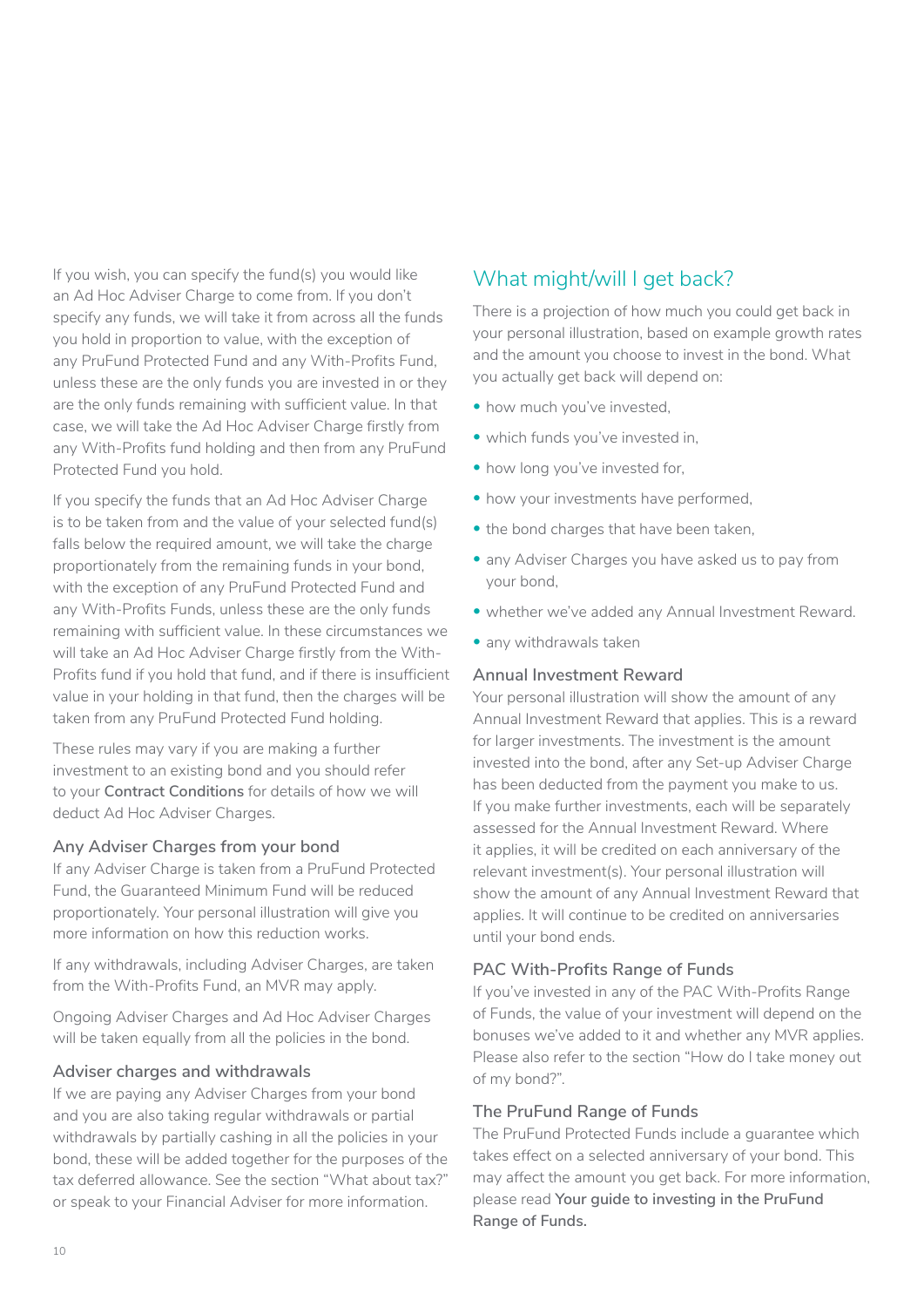# <span id="page-10-0"></span>How do I take money out of my bond?

You can make one-off or set up regular withdrawals from your bond. The minimum amount of any withdrawal is £75, €112.50 or US \$112.50.

If you're not withdrawing the full value of your investment from a particular fund, you must leave at least £500, €750 or US \$750 in that fund. This limit also applies if you ask us to pay any type of Adviser Charges from your bond.

Withdrawals can be taken every:

- month
- three months,
- six months, or
- 12 months.

The maximum regular withdrawal you can take in any 12-month period is the greater of 7.5% of the full value of your bond when you start taking regular withdrawals or 7.5% of the total amount you've invested in your bond. If you have asked us to pay Ongoing Adviser Charges from your bond, they will count towards this limit.

As standard we set the bond up as a group of 20 identical policies (subject to any rounding required) but if asked we can set the bond up as one policy or as group of up to 100 policies. Your bond is set up in this way to help you make tax-efficient withdrawals. Regular withdrawals are taken evenly across all the policies in your bond. For partial withdrawals, you can alternatively choose to cash in individual policies.

If you wish you can specify the funds withdrawals are to be taken from and the value of your selected fund(s) falls below the required withdrawal amount, we will take your withdrawals (including Adviser Charges) proportionately from the remaining funds in your bond, with the exception of any PruFund Protected Fund and/or any With-Profits Funds, unless these are the only funds remaining with sufficient value.

In these circumstances we will take your regular withdrawals firstly from the With-Profits Fund if you hold that fund, and then if there is insufficient value in your holding in that fund, from any PruFund Protected Fund holding.

If you don't specify any funds, we will take withdrawals from across all the funds you hold in proportion to value, with the exception of any PruFund Protected Fund and any With-Profits Funds. We will only take a withdrawal from a PruFund Protected Fund and/or a With-Profits Fund your bond is invested in, if these are the only funds in which you hold sufficient value. In that case, we will take your withdrawals firstly from any With-Profits fund holding and then from any PruFund Protected Fund you hold.

These rules may vary if you are making a further investment to an existing bond and you should refer to your **Contract Conditions** for details of how we will deduct withdrawals.

#### **PAC With-Profits Range of Funds**

If you make a withdrawal from any of the PAC With-Profits Range of Funds, as a regular or partial withdrawal or for Ongoing or Ad Hoc Adviser Charges you have asked us to pay from your bond, we may apply a Market Value Reduction (MVR).

If you cancel a regular withdrawal request, we reserve the right not to allow you to re-start regular withdrawals subsequently if you have elected to take them wholly or partly from the PAC With-Profits Range of Funds. For example, we may exercise this right if, at the time you ask to re-start regular withdrawals, an MVR is in force for withdrawals from any of the PAC With-Profits Range of Funds. However, this rule does not affect withdrawals from unit-linked funds. You would also still be able to make partial withdrawals at any time.

Similarly, we reserve the right not to allow you to change your selected fund(s) for regular withdrawals from the PAC With-Profits Range of Funds. Again, we may exercise this right if, at that time, an MVR is in force. This is to help with our overall management of the PAC With-Profits Range of Funds and to help ensure all policyholders are treated fairly.

We reserve the right to change our current practice on Market Value Reductions at any time, without prior notice, and this would apply to existing bonds and any new bonds or additional investments. Examples of reasons for a change would include significant changes in the investment market or because the number of people moving out of the fund increases substantially.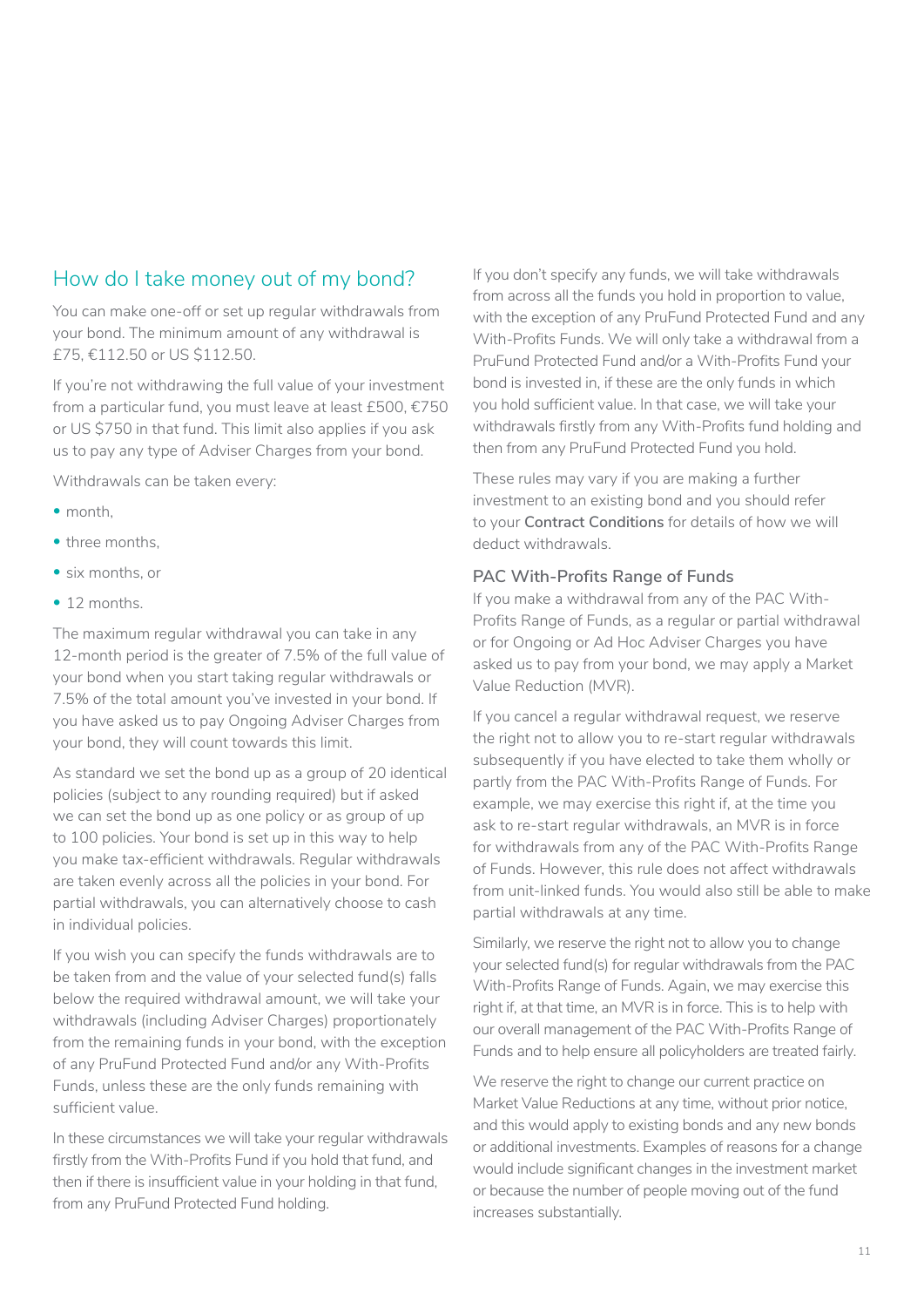<span id="page-11-0"></span>We do not apply an MVR where the death benefit becomes payable.

#### **The PruFund Range of Funds**

There are restrictions on when you can move money out of the PruFund Range of Funds. If you are invested in one of the PruFund Protected Funds and a withdrawal is taken from that fund, your Guaranteed Minimum Fund will be reduced proportionately.

For more information, please read your personal illustration and **Your guide to investing in the PruFund Range of Funds**.

# What about tax?

#### **Income Tax**

You may have to pay Income Tax on any withdrawals you make from your bond. Each policy year you can withdraw up to 5% of the amount you have invested in your bond without having an immediate tax bill. You may do this by taking regular withdrawals and/or partial withdrawals by partially cashing in all the policies in your bond. If you don't use all of this 5% allowance in any policy year, you can carry the unused portion forward. The allowance comes to an end once you have withdrawn 100% of the amount you invested. If you withdraw more than the allowance in any policy year, you may have to pay Income Tax on the excess amount.

The 5% allowance also applies to any additional investment you make. Any Ongoing Adviser Charges, Ad hoc Adviser Charges, regular withdrawals and partial withdrawals you ask us to pay by partially cashing in all the policies in your bond, will be counted against the 5% allowance. You may also have to pay Income Tax if:

- you cash in your bond or any policies in it,
- you transfer legal ownership of your bond, or
- your bond ends on the death of a life assured and the death benefit is payable.

A gain on your bond will be added to your total taxable income for that tax year and you will normally pay tax on the gain at your highest rate, although in some cases you

may be able to claim "top-slicing relief". Your Financial Adviser will be able to give you more information about this. Gains from your bond may affect any entitlement to personal Income Tax allowances or certain tax credits.

If you have been non-resident in the UK for tax purposes during the period you have owned the policy, you may be entitled to a reduction in tax payable for any taxable gains made during your non-residency (time apportioned reduction). Further details can be found in the HM Revenue & Customs helpsheet HS321 "Gains on foreign life insurance polices".

#### **Capital Gains Tax**

You won't have to pay this on your plan.

#### **Inheritance Tax**

If you still have this plan when you die, your estate might need to pay Inheritance Tax. Special tax considerations apply to plans written under trust. Your adviser can give you more information about this.

#### **Irish Exit Tax**

If you become resident in Ireland, we'll deduct Irish Exit Tax from your bond:

- every eight years;
- when any benefits are paid out; or
- when the owners of the bond change.

We pay this tax to the Irish tax authorities. If you're not resident in Ireland, you don't have to pay Irish Exit Tax provided you complete the "Declaration of residence outside Ireland" which is contained within the application form.

#### **Tax rules for trusts**

If your bond is written under trust, special tax rules apply. For more information please contact your Financial Adviser.

#### **Tax rules for corporate investors**

UK Corporate investors cannot benefit from the 5% annual tax-deferred allowance. For more information, please contact your Financial Adviser.

Tax rules can change and the impact of taxation (and any tax relief) depends on your circumstances.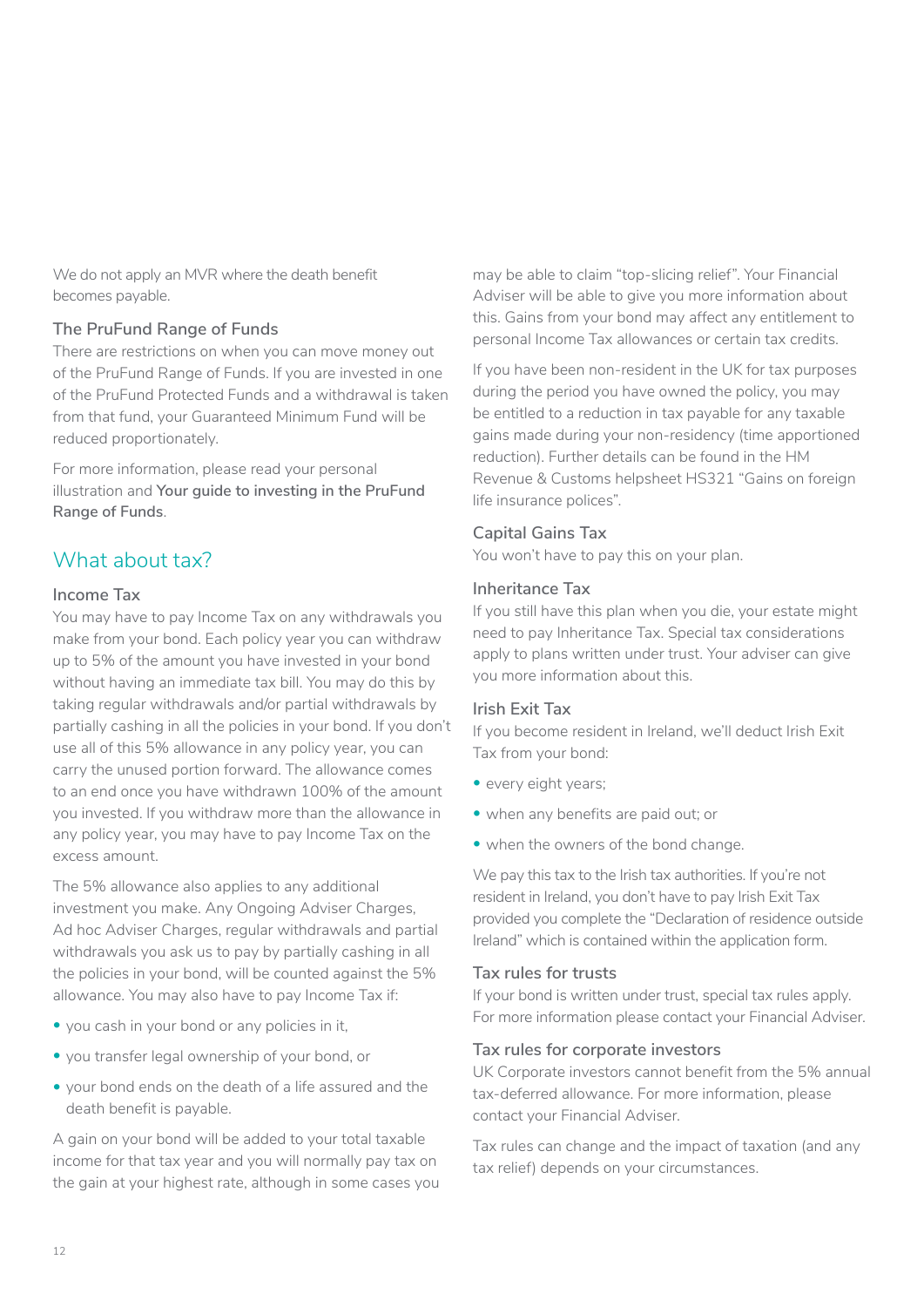<span id="page-12-0"></span>Before you make a decision you might want to speak to a financial adviser. They can help you understand the tax rules and how they might affect you.

For more information visit **[pru.co.uk/tax](http://www.pru.co.uk/tax)** or the HMRC website at **[hmrc.gov.uk](http://www.hmrc.gov.uk)**.

# How will I know how my Bond is doing?

We'll send you a free statement but if you want to know the value at any other time, please call us on **+353 1 476 5000**.

# What happens to the Prudential International Investment Bond if the person covered dies?

If you cover one life only, we'll pay out a lump sum when that person dies.

If you cover more than one person, you can choose for us to pay the lump sum:

- when the first person covered dies, or
- when the last person covered dies.

The life cover will end if you cash in your bond.

Where you choose to cover more than one person, the amount we will pay on death is based on the age of:

- the oldest person covered if the death benefit is payable when the first person dies; or
- the youngest person covered if the death benefit is payable when the last person dies.

The life cover will pay out either:

- 101% of the cash-in value of the remaining units purchased by an investment – if the relevant person (ie the oldest or youngest as above) was 75 or under when you made the investment, or
- 100.1% of the cash-in value of the remaining units purchased by an investment – if the relevant person was 76 or over when you took out the bond.

If you top up your bond, we will base the life cover for the top-up on the age of the people covered at the time that you make the top-up.

The death benefit will be paid out to the surviving owner(s), the estate of the deceased owner or, if the bond is under trust, to the remaining trustees, as appropriate.

If the owner dies but they are not the life assured, the bond will not end and ownership of the bond will pass to the owner's estate, unless the bond was owned jointly or is under trust; in which case it will normally pass to the surviving owner(s) or to the remaining trustees, as appropriate.

# What if the Prudential International Investment Bond isn't right for me?

You have 30 days from when you first receive your plan documents to cancel. You also have 30 days to cancel any additional investments paid to the bond. If you decide to cancel an additional investment it won't affect any existing investment you have in place.

We'll send you a cancellation notice with your plan documents and if you decide to cancel, you can return the notice or write to us with your plan reference number at:

**Operations Department Prudential International Montague House Adelaide Road Dublin 2 Ireland**

If more than one person owns the plan, we'll accept cancellation by any of the owners, within the 30 day period, whether they're acting alone or jointly.

If you decide to cancel and you have invested in unitlinked funds, we'll give you your money back less any fall in value, withdrawals and any adviser charges taken, so you may not get back the full amount you paid in. If you've invested in our PAC With-Profits or Prufund Range of Funds, we'll return the money you invested in these funds less any withdrawals and adviser charges.

You can also cancel before you receive your plan documents by calling us or your adviser.

After 30 days your plan becomes binding and you can't cancel it. But if you decide it's not right for you later, you can cash it in. However you might not get all your money back if the value of your plan has fallen.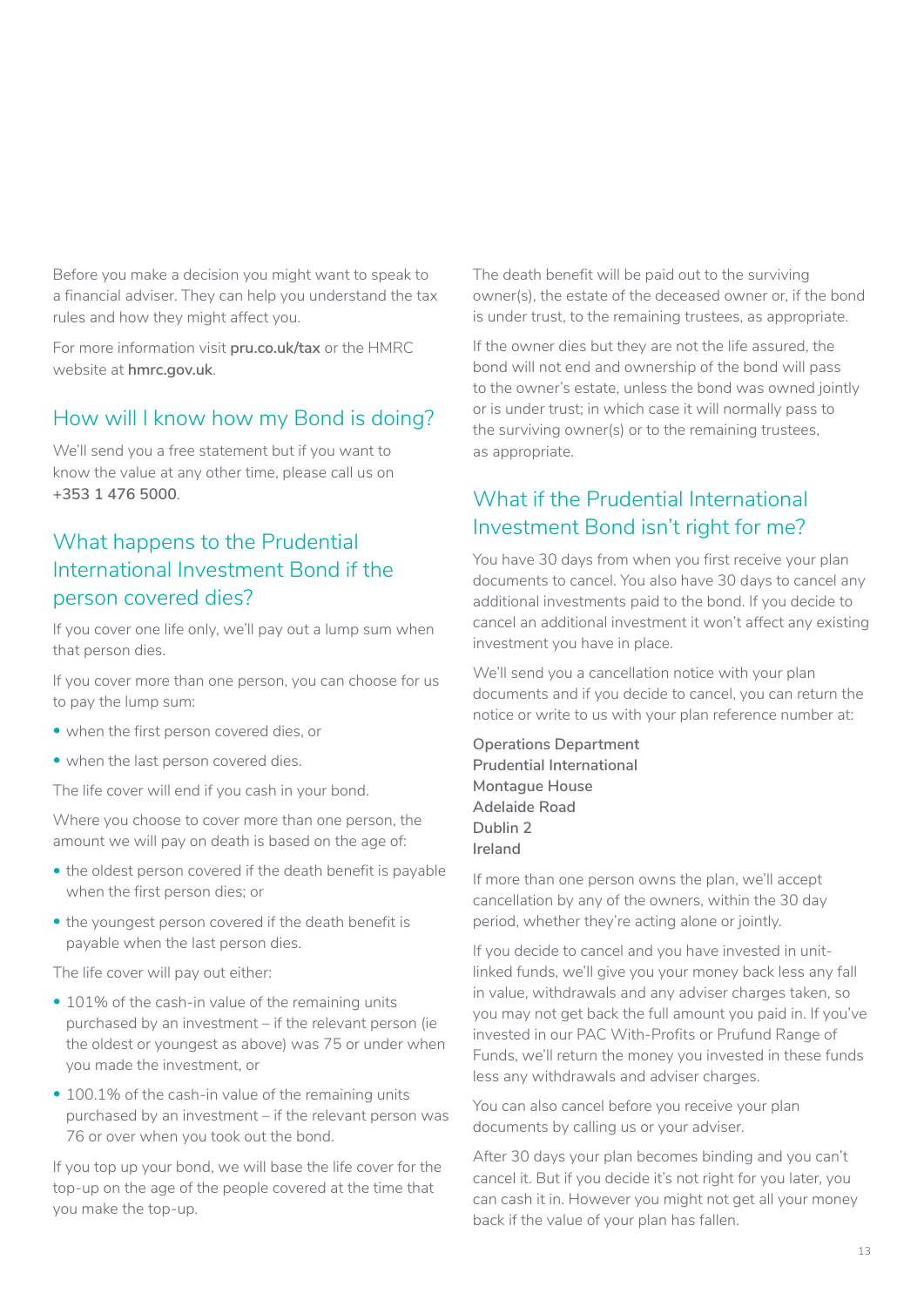# <span id="page-13-0"></span>Other information

# Client category

We classify you as a 'retail client' under Financial Conduct Authority (FCA) rules. This means you'll receive the highest level of protection for complaints and compensation and receive information in a straightforward way.

# Compensation (UK residents only)

Prudential International exceeds its capital requirements and is financially strong. However, in the unlikely event that Prudential International, the fund manager, Prudential in the UK or the custodian of fund assets should fail to meet their financial obligations, You may face financial loss.

Prudential International products will not be covered by a government-backed financial guarantee scheme, including the FSCS in the UK.

# Limit of our liability

Our liability under any fund that we make available under the bond cannot exceed the value of the assets held in that fund. This applies whether these fund holdings are actual assets, an interest in another fund (whether managed within the M&G plc Group of companies or by an external investment organisation) or an interest in a reinsurance policy that we have taken out to reinsure our liability under a fund.

In particular, for an externally-managed fund, our liability is limited to the amount we can claim from the relevant investment organisation. For example, if the investment organisation were to become insolvent, we could only pay the amount, if any, which we could collect under the insolvency in relation to the units allocated to the bond.

# Financial strength

Prudential meets regulatory standards for meeting its financial obligations. You can read our solvency and financial conditions reports at **[pru.co.uk/about\\_us,](http://www.pru.co.uk/about_us)** or if you contact us we can post some information to you.

# Terms and Conditions

This Key Features Document gives a summary of your bond. Full details are set out in your **Contract Conditions** which is available on request using our contact information on the last page, and will also be sent to you when your bond starts.

# Conflict of interest

We want to make sure that we uphold our reputation for conducting business with integrity. If we become aware that our interests may conflict with yours we will take all reasonable steps to manage it in an appropriate manner.

We have drawn up a policy to deal with any conflicts of interest. If you would like to know the full details of our Conflict of Interest Policy, please contact our Customer Service Team on the details on the last page.

### Law

The law of England will apply to your contract.

# Our regulators

The address of the regulator in Ireland which authorises Prudential International is:

**Central Bank of Ireland New Wapping Street North Wall Quay Dublin D01 F7X3**

Prudential International is subject to limited regulation by the Financial Conduct Authority (FCA) for UK business. The address of the FCA is:

**The Financial Conduct Authority 12 Endeavour Square London E20 1JN**

Details on the extent of our regulation by the FCA are available from us on request.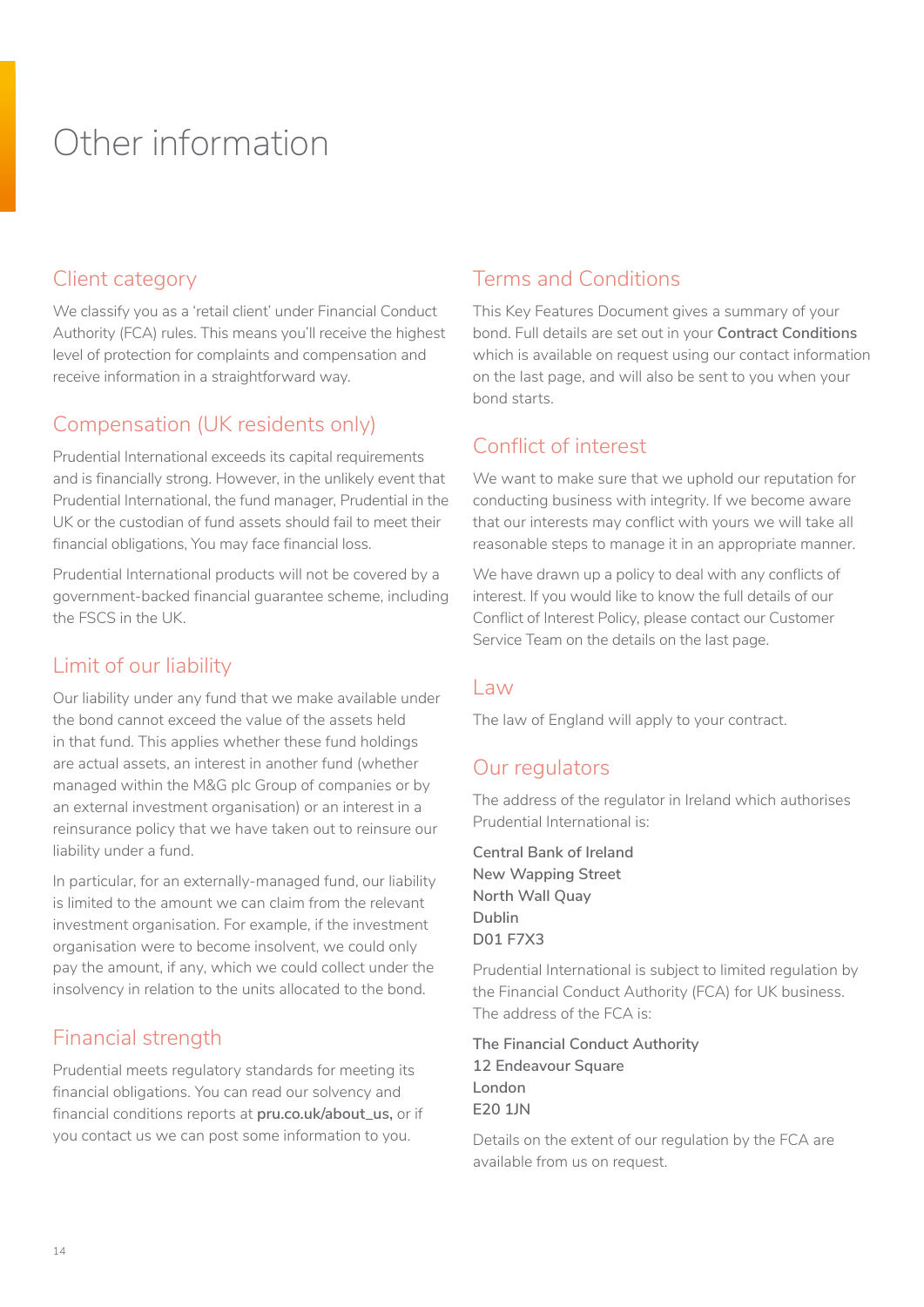# Communicating with you

Our documents and terms and conditions, as well as all other communications, will be in English.

# How to make a complaint

If you're not satisfied with our response, you can take your complaint to the Financial Services and Pensions Ombudsman in Ireland who help settle individual disputes between consumers and businesses providing financial services:

**Financial Services & Pensions Ombudsman Lincoln House Lincoln Place Dublin 2 Ireland D02 VH29**

Telephone: **+353 1 567 7000**

Or visit the website: **www.fspo.ie**

If you're resident in the UK, help is also available from The Financial Ombudsman (FOS). Their address is:

**The Financial Ombudsman Exchange Tower London E14 9SR** 

Telephone: **0800 0234 567**

Website: **financial-ombudsman.org.uk**

If you are resident in Jersey you can contact the Channel Islands Financial Ombudsman (CIFO). The address is:

**Channel Islands Financial Ombudsman (CIFO) P O Box 114 Jersey Channel Islands JE4 9QS**

Telephone: **+44 1534 748610**

Website address: **www.ci-fo.org**

These services are free and using them won't affect your legal rights.